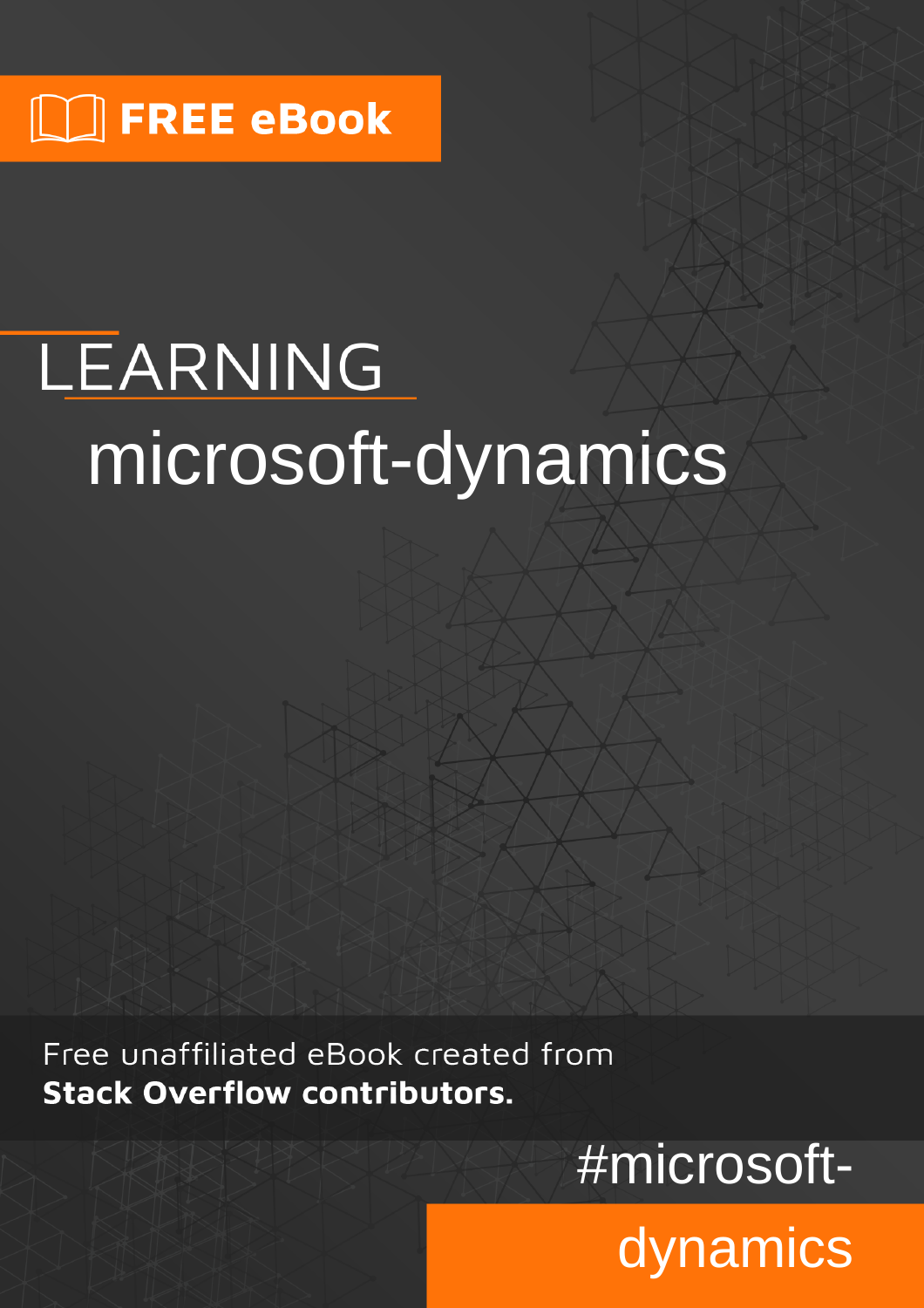## **Table of Contents**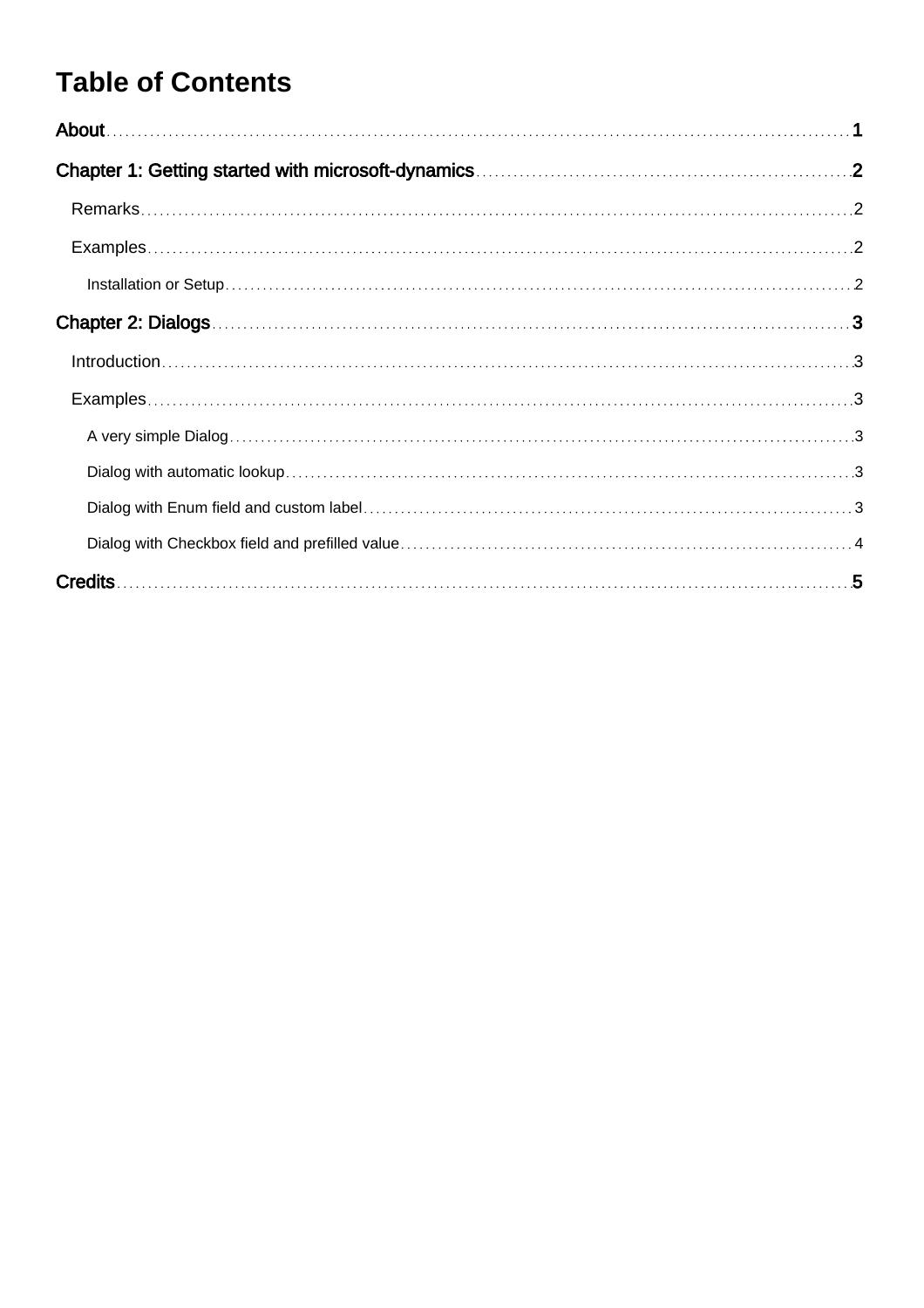<span id="page-2-0"></span>

You can share this PDF with anyone you feel could benefit from it, downloaded the latest version from: [microsoft-dynamics](http://riptutorial.com/ebook/microsoft-dynamics)

It is an unofficial and free microsoft-dynamics ebook created for educational purposes. All the content is extracted from [Stack Overflow Documentation](https://archive.org/details/documentation-dump.7z), which is written by many hardworking individuals at Stack Overflow. It is neither affiliated with Stack Overflow nor official microsoftdynamics.

The content is released under Creative Commons BY-SA, and the list of contributors to each chapter are provided in the credits section at the end of this book. Images may be copyright of their respective owners unless otherwise specified. All trademarks and registered trademarks are the property of their respective company owners.

Use the content presented in this book at your own risk; it is not guaranteed to be correct nor accurate, please send your feedback and corrections to [info@zzzprojects.com](mailto:info@zzzprojects.com)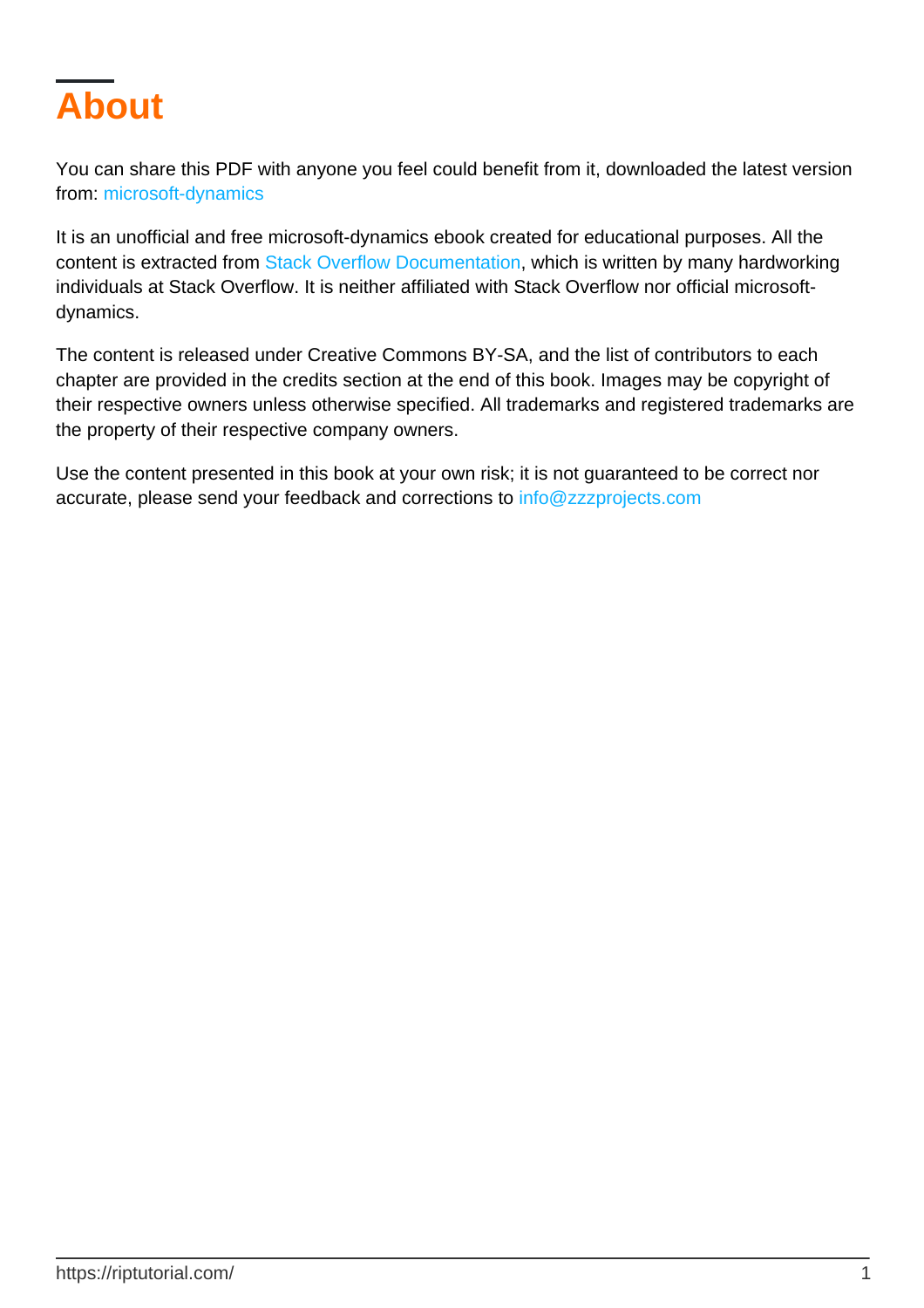## <span id="page-3-0"></span>**Chapter 1: Getting started with microsoftdynamics**

### <span id="page-3-1"></span>**Remarks**

This section provides an overview of what microsoft-dynamics is, and why a developer might want to use it.

It should also mention any large subjects within microsoft-dynamics, and link out to the related topics. Since the Documentation for microsoft-dynamics is new, you may need to create initial versions of those related topics.

## <span id="page-3-2"></span>**Examples**

<span id="page-3-3"></span>**Installation or Setup**

Detailed instructions on getting microsoft-dynamics set up or installed.

Read Getting started with microsoft-dynamics online: [https://riptutorial.com/microsoft](https://riptutorial.com/microsoft-dynamics/topic/9477/getting-started-with-microsoft-dynamics)[dynamics/topic/9477/getting-started-with-microsoft-dynamics](https://riptutorial.com/microsoft-dynamics/topic/9477/getting-started-with-microsoft-dynamics)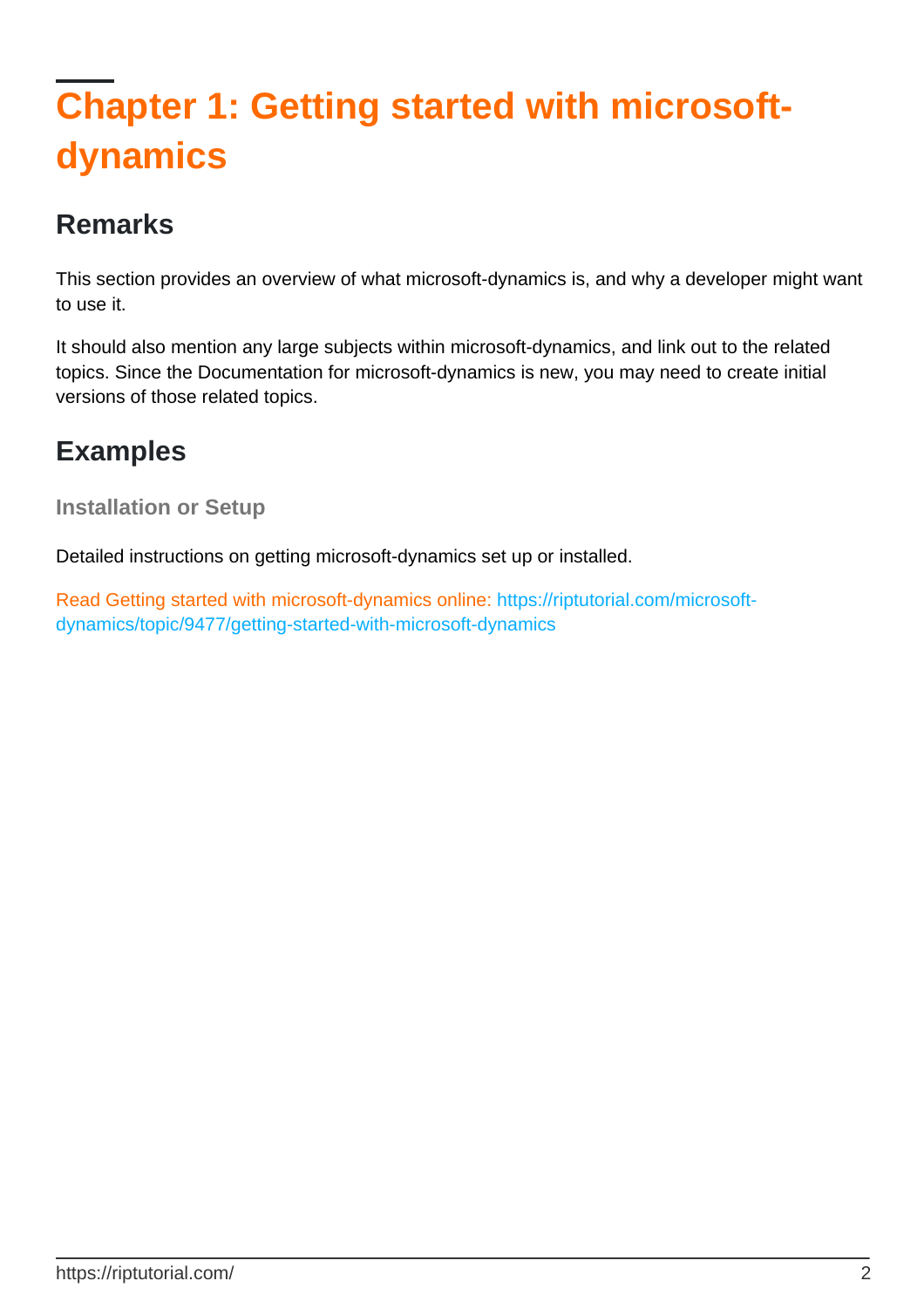## <span id="page-4-0"></span>**Chapter 2: Dialogs**

#### <span id="page-4-1"></span>**Introduction**

<span id="page-4-2"></span>This topic explains how to create dynamic dialogs to interact with the user.

#### **Examples**

#### <span id="page-4-3"></span>**A very simple Dialog**

```
Dialog dlg;
DialogGroup dGrp;
DialogField dfName;
dlg = new Dialog("Trivial Dialog");
dGrp = dlg.addGroup("A Group");
dfName = dlg.addField(extendedTypeStr(Name));
if (dlg.run())
{
     info(dfName.value());
}
```
<span id="page-4-4"></span>Extended data types have to be wrapped in a call to  $ext{expectation}$ 

**Dialog with automatic lookup**

```
Dialog dlg;
DialogGroup dGrp;
DialogField dfCustomer;
dlg = new Dialog("Simple Dialog");
dGrp = dlg.addGroup("A Group");
dfCustomer = dlg.addField(extendedTypeStr(CustAccount));
if (dlg.run())
{
     info(dfCustomer.value());
}
```
Because CustAccount is linked to the AccountNum field in the table CustTable dynamics will convert the field to a dropdown and populate it with all the records of that table.

<span id="page-4-5"></span>**Dialog with Enum field and custom label**

```
Dialog dlg;
DialogGroup dGrp;
DialogField dfGender;
dlg = new Dialog("Enum Dialog");
```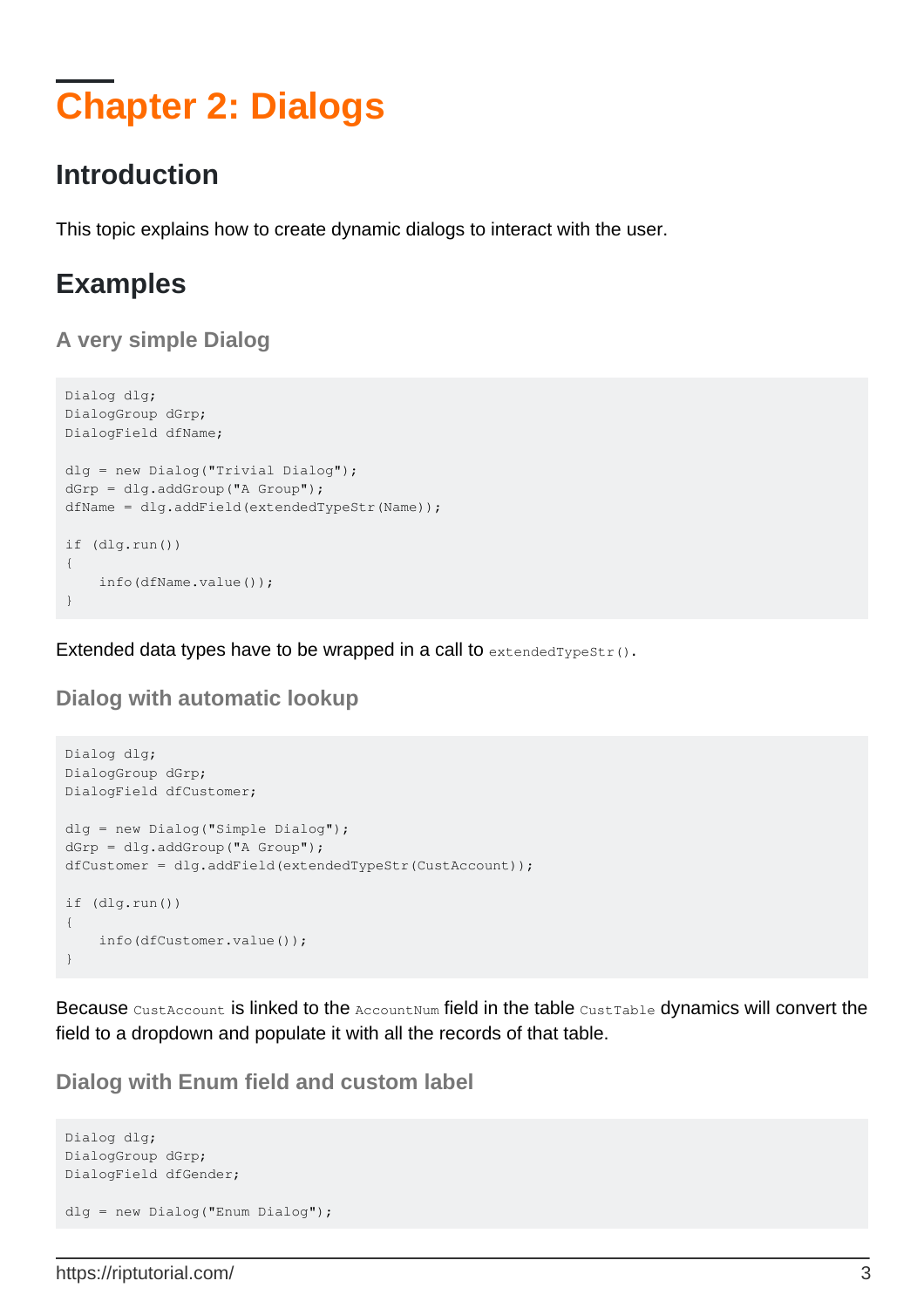```
dGrp = dlg.addGroup("A Group");
dfGender = dlg.addField(enumStr(Gender), "Your Gender");
if (dlg.run())
{
     info(dfGender.value());
}
```
Enums have to be wrapped inside a call to  $_{\text{enumstr}()}$  since they are not extended data types. Also the second parameter overrides the default label for the dialog field.

<span id="page-5-0"></span>**Dialog with Checkbox field and prefilled value**

```
Dialog dlg;
DialogGroup dGrp;
DialogField dialogField;
dlg = new Dialog("Evil Dialog");
dGrp = dlg.addGroup("A Group");
dialogField = dlg.addFieldValue(extendedTypeStr(NoYesId), NoYes::Yes, "I hereby sell my
soul");
if (dlg.run())
{
     info(dialogField.value());
}
```
Since we want their souls we use addFieldValue and pre-check the box for them.

Read Dialogs online:<https://riptutorial.com/microsoft-dynamics/topic/9644/dialogs>